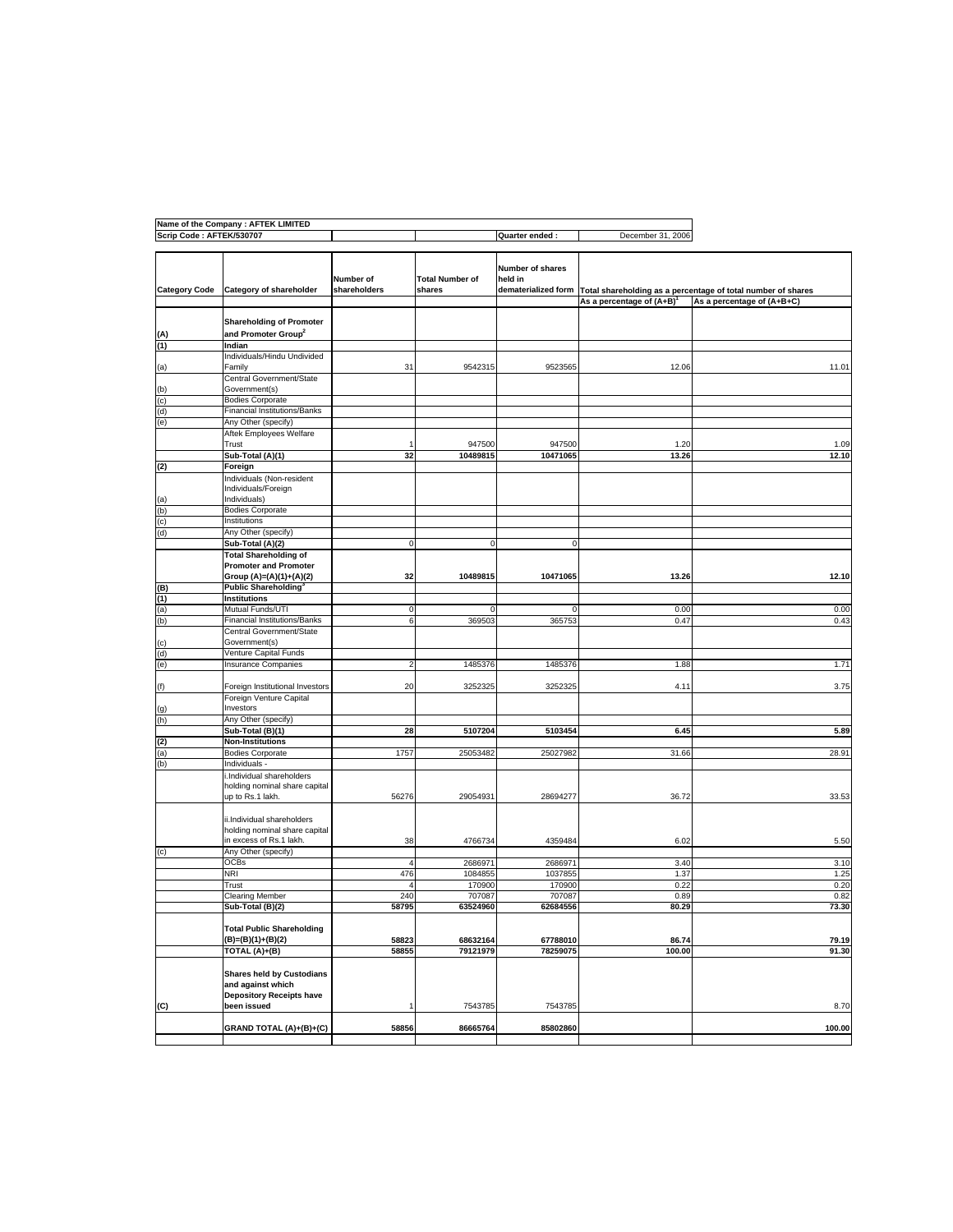| Sr.No. Name of the shareholder    | <b>Number of shares</b> | Shares as a percentage of total number of<br>shares {i.e., Grand Total (A)+(B)+(C) indicated in<br>Statement at para (I)(a) above} |
|-----------------------------------|-------------------------|------------------------------------------------------------------------------------------------------------------------------------|
| 1 KUNJANA BROOTA                  | 129082                  | 0.15                                                                                                                               |
| 2 POURNIMA NITIN SHUKLA           | 19957                   | 0.02                                                                                                                               |
| 3 MAHESH CHANDER BROOTA           | 166649                  | 0.19                                                                                                                               |
| 4 POONAM BROOTA                   | 23137                   | 0.03                                                                                                                               |
| 5 NEELAM MAHESH BROOTA            | 29369                   | 0.03                                                                                                                               |
| 6 SUVIRA BHANDARI                 | 14037                   | 0.02                                                                                                                               |
| 7 POONAM MUKUL DALAL              | 38650                   | 0.04                                                                                                                               |
| 8 MUKUL DALAL                     | 304965                  | 0.35                                                                                                                               |
| 9 HUMNABADKAR ASHUTOSH VINAYAK    | 1333750                 | 1.54                                                                                                                               |
| 10 VARSHA MALEKAR                 | 5250                    | 0.01                                                                                                                               |
| <b>11 GAUTAM BROOTA</b>           | 37925                   | 0.04                                                                                                                               |
| 12 RAKESH CHANDER BROOTA          | 24187                   | 0.03                                                                                                                               |
| 13 PRABHA MOHAN DHURU             | 20375                   | 0.02                                                                                                                               |
| <b>14 MEERA RANJIT DHURU</b>      | 19875                   | 0.02                                                                                                                               |
| 15 CHARUHAS VASANT KHOPKAR        | 619875                  | 0.72                                                                                                                               |
| 16 RANJIT MOHAN DHURU             | 1371585                 | 1.58                                                                                                                               |
| 17 RAVINDRANATH UMAKANT MALEKAR   | 1383750                 | 1.60                                                                                                                               |
| <b>18 SAVE SANDIP CHINTAMANI</b>  | 1475625                 | 1.70                                                                                                                               |
| 19 NITIN KASHINATH SHUKLA         | 1344000                 | 1.55                                                                                                                               |
| 20 SAVE SNEHA                     | 13687                   | 0.02                                                                                                                               |
| 21 SUJATA ASHUTOSH HUMNABADKAR    | 375                     | 0.00                                                                                                                               |
| <b>22 DESAI SUNITA SUNIL</b>      | 5575                    | 0.01                                                                                                                               |
| 23 MAHESH BHIKAJI VAIDYA          | 206122                  | 0.24                                                                                                                               |
| 24 VINAYAK APPARAO HUMNABADKAR    | 43125                   | 0.05                                                                                                                               |
| 25 VIJAY F.C BHANDARI             | 8962                    | 0.01                                                                                                                               |
| 26 DESAI SUNIL MADHUKAR           | 201801                  | 0.23                                                                                                                               |
| 27 PROMOD BROOTA                  | 604125                  | 0.70                                                                                                                               |
| $28$ SSPRAO                       | 25000                   | 0.03                                                                                                                               |
| 29 SHRIKANT PRABHAKAR INAMDAR     | 25000                   | 0.03                                                                                                                               |
| 30 VASUDEO JAMNABIHAR MASUREKAR   | 25000                   | 0.03                                                                                                                               |
| 31 MAHESH BHIKUBHAI NAIK          | 21500                   | 0.02                                                                                                                               |
| 32 AFTEK EMPLOYEES' WELFARE TRUST | 947500                  | 1.09                                                                                                                               |
|                                   |                         |                                                                                                                                    |
| <b>Total</b>                      | 10489815                | 12.10                                                                                                                              |

## (I)(b) **Statement showing Shareholding of persons belonging to the category "Promoter and Promoter Group"**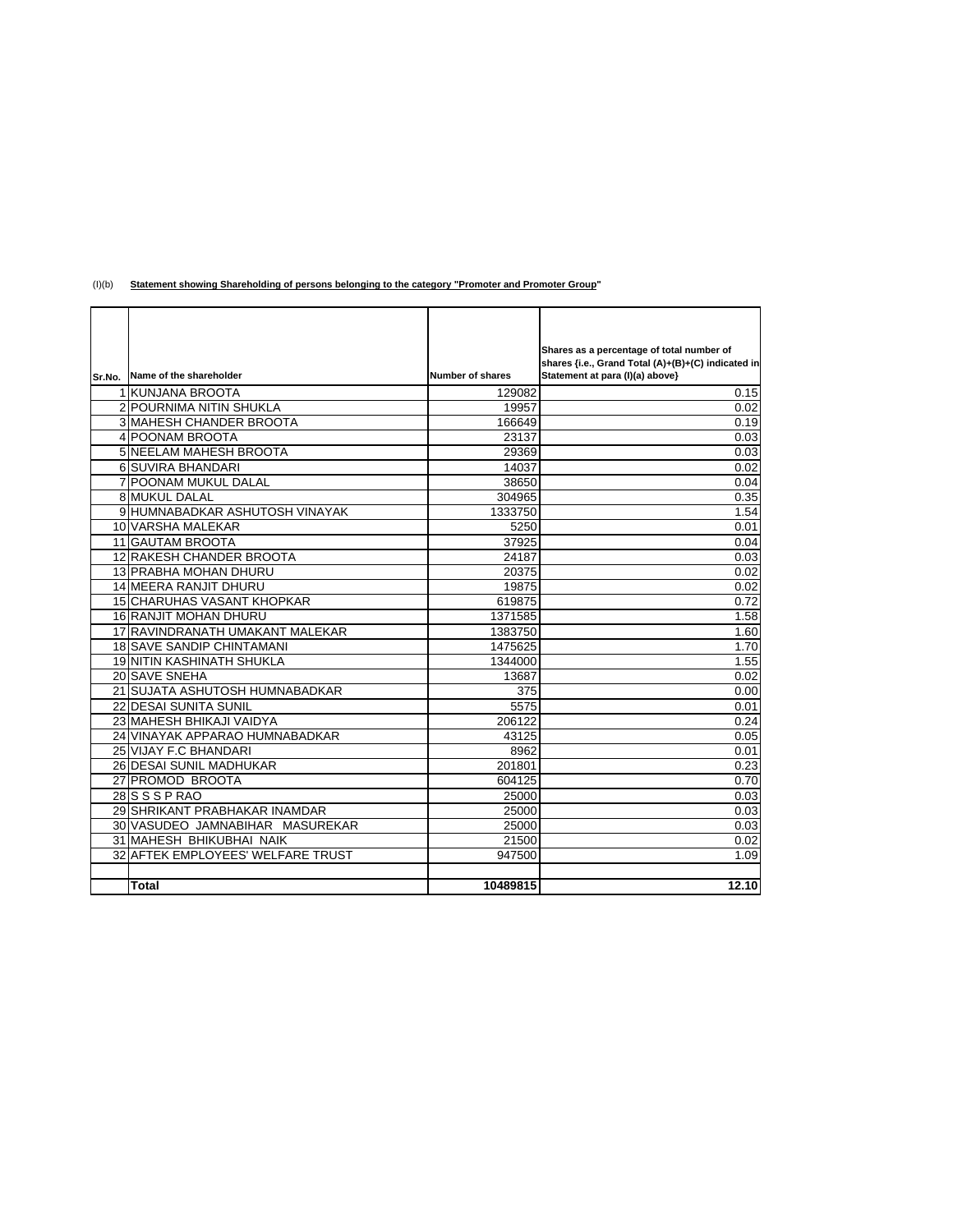## (I)(c) **Statement showing Shareholding of persons belonging to the category "Public" and holding more than 1% of the total number of shares**

|  | Sr.No. Name of the shareholder                 | <b>Number of shares</b> | Shares as a percentage of total number of<br>shares {i.e., Grand Total (A)+(B)+(C) indicated in<br>Statement at para (I)(a) above} |
|--|------------------------------------------------|-------------------------|------------------------------------------------------------------------------------------------------------------------------------|
|  | <b>IGENERAL INSURANCE CORPORATION OF INDIA</b> | 900000                  | 1.03847                                                                                                                            |
|  | 2 MEGA RESOURCES LTD                           | 2065115                 | 2.38285                                                                                                                            |
|  | <b>3 RAKHI TRADING PVT LTD</b>                 | 1521068                 | 1.75510                                                                                                                            |
|  | <b>4 BURLINGTON FINANCE LTD</b>                | 1071697                 | 1.23659                                                                                                                            |
|  | 5 MERRILL LYNCH CAPITAL MARKETS                | 2218844                 | 2.56023                                                                                                                            |
|  |                                                |                         |                                                                                                                                    |
|  | <b>TOTAL</b>                                   | 7776724                 | 8.97                                                                                                                               |

| (I)(d) | Statement showing details of locked-in shares |
|--------|-----------------------------------------------|
|        |                                               |

| (1)(q) | Statement showing details or locked-in shares |                  |                                                                                                                                              |  |  |
|--------|-----------------------------------------------|------------------|----------------------------------------------------------------------------------------------------------------------------------------------|--|--|
|        | Sr.No. Name of the shareholder                | Number of shares | Locked-in shares as a percentage of total<br>number of shares {i.e., Grand Total (A)+(B)+(C)<br>indicated in Statement at para (I)(a) above} |  |  |
|        |                                               |                  |                                                                                                                                              |  |  |
| ົ      |                                               |                  |                                                                                                                                              |  |  |
|        | <b>TOTAL</b>                                  |                  |                                                                                                                                              |  |  |

 $\overline{\phantom{a}}$